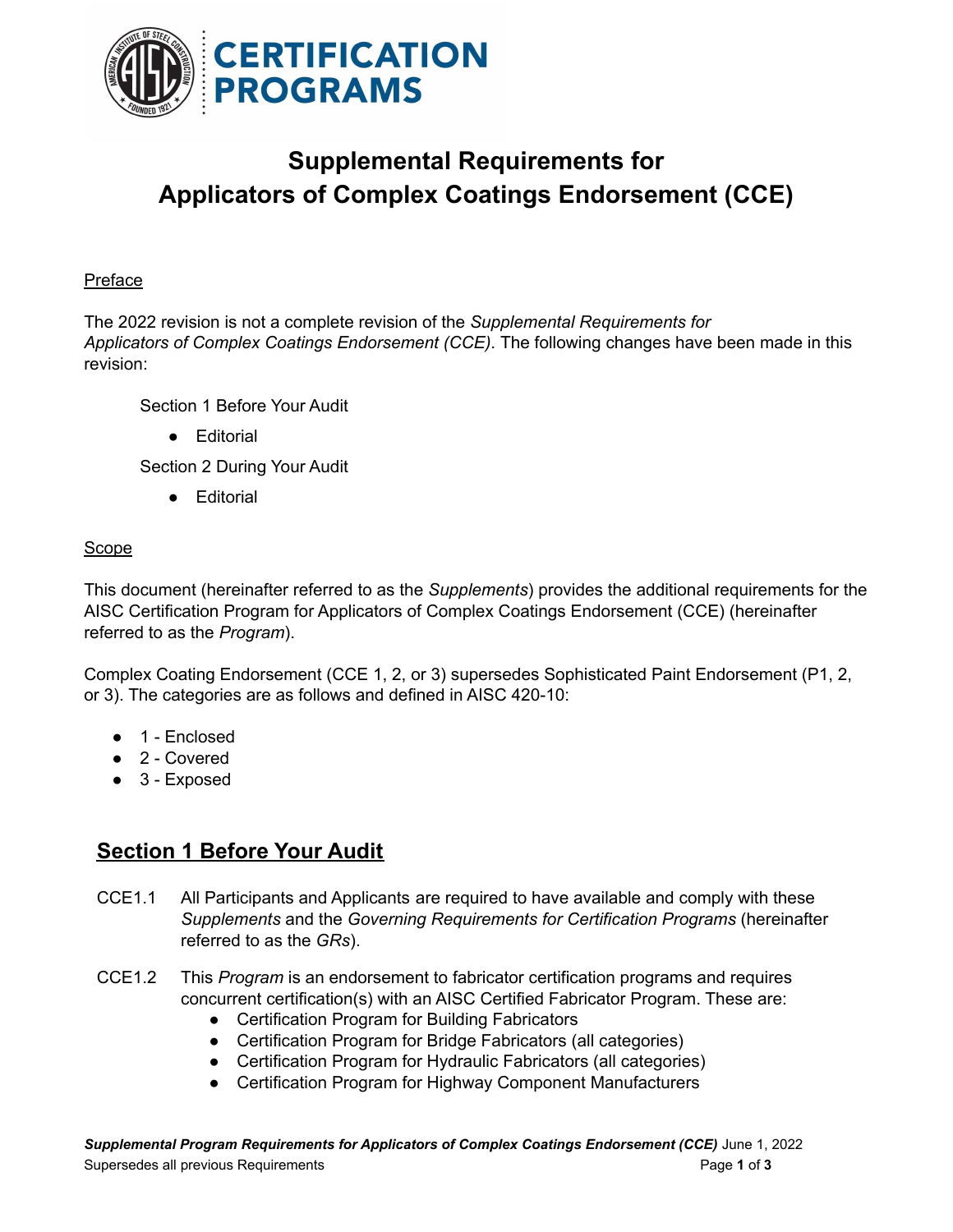

- CCE1.3 This *Program* uses the *Certification Standard for Shop Application of Complex Protective Coating Systems (*AISC 420-10/SSPC-QP 3) (hereinafter referred to as the *Standard*) as the normative document. Whenever there is a conflict between the *Supplements* and the *Standard*, the *Supplements* govern.
- CCE1.4 In order for the Participant and Applicant's coatings facility to be eligible for this endorsement, it must be operated under the same company name and Quality Management System.
- CCE1.5 Applicants to this *Program* must submit an application, payment, and all documents required by the *Application Document Submittal for AISC Certification—Complex Coatings*.

## **Section 2 During Your Audit**

- CCE2.1 All Participants and Applicants are required to comply with and have available these *GRs*, the *Standard*, and the current editions, in English, of the following normative references:
	- AISC 303, *Code of Standard Practice for Steel Buildings and Bridges*
	- ANSI/AISC 360, *Specification for Structural Steel Buildings*
	- SSPC *Steel Structures Painting Manual, Volume 1, Good Painting Practice*
	- SSPC *Steel Structures Painting Manual, Volume 2, Systems and Specifications*
	- SSPC *Paint Application Specification No.1, Shop, Field and Maintenance Coating of Metals*
	- SSPC *Paint Application Standard No.2, Procedure for Determining Conformance to Dry Coating Thickness Requirements*
	- SSPC VIS 1, *Guide and Reference Photographs for Steel Surfaces Prepared by Dry Abrasive Blast Cleaning*
	- ASTM D3276, *Standard Guide for Painting Inspectors*
	- ASTM D7091, *Standard Practice for Nondestructive Measurement of Dry Film Thickness*
	- ASTM D4228, *Standard Practice for Qualification of Coating Applicators*
- CCE2.2 Personnel involved in the coating application process of the Quality Management System may be either employees of the Participants/Applicants or contracted workers. In the case of the latter, contract status and qualifications must be demonstrable.
- CCE2.3 Participants and Applicants will be audited and evaluated to ensure that they demonstrate compliance with the current applicable SSPC coating specification regardless of whether this is required by the sampled contracts and specifications.
- CCE2.4 Protective coating inspectors (PCIs), when required by contract, may be either employees of or contracted by the Participant or Applicant. In the case of a contracted PCI, contract status and qualifications of the PCI must be demonstrable.